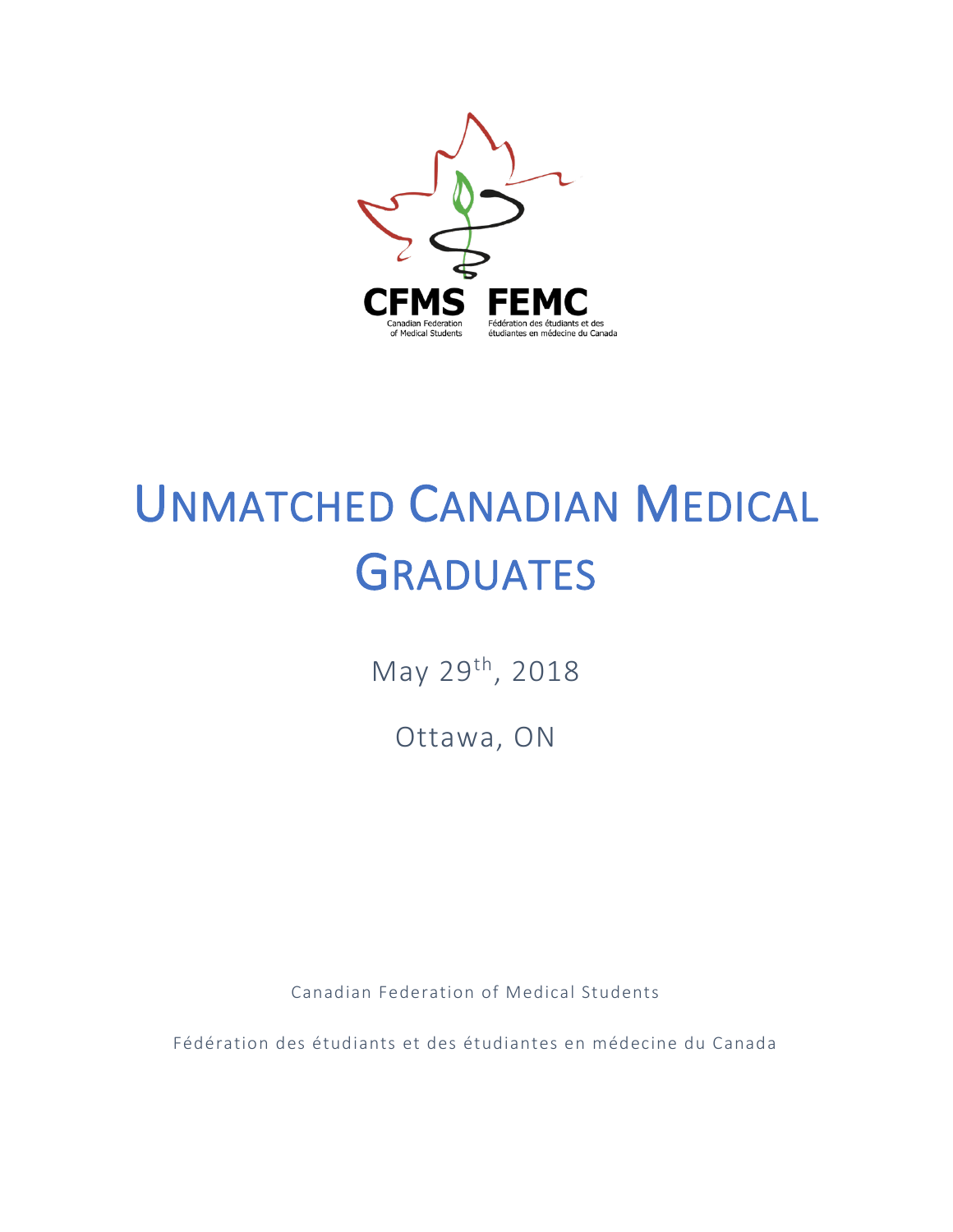#### EXECUTIVE SUMMARY

This year, 115 new graduates from Canadian medical schools did not match to a Canadian residency position and therefore are unable to practice as physicians. The number of Canadian medical graduates (CMGs) that are unsuccessful in matching to a residency program has risen sharply in the last decade. According to a report by the Association of Faculties of Medicine of Canada, this number is projected to increase to over 140 by 2021 unless urgent and purposeful action is taken.

The most significant contributing factor to the unmatched Canadian medical graduate (uCMG) crisis is the decreasing ratio of available residency positions to Canadian medical student applicants per given year. Residency positions are provincially funded, hosted by universities and delivered in hospitals and clinics. However, medical students apply to residency positions through an integrated Canada-wide system facilitated by the Canadian Resident Matching Service (CaRMS), thus creating significant flow across provincial borders. The uCMG crisis is therefore a Canada-wide problem requiring a Pan-Canadian solution.

*In response to the current uCMG crisis, the Canadian Federation of Medical Students (CFMS) calls on the federal government and provincial and territorial governments to:* 

- 1. Work with the provinces and territories to create and fund residency positions to achieve a ratio of 120 Canadian residency seats for every 100 Canadian medical graduates.
- 2. Commit to a Pan-Canadian strategy for effective and socially-responsible physician and health workforce resource planning that is evidence-based and transparent to both medical trainees and the public.
- 3. Discuss the issue of unmatched Canadian medical graduates and proper physician resource planning at a federal provincial-territorial health ministers meeting.

#### MEDICAL EDUCATION AND RESIDENCY

Completing a residency is the only way that medical school graduates can practice as independent physicians in any jurisdiction in Canada. While residency is salaried employment, it is the second half of necessary medical training. The process of matching graduates to residency positions is carried out by the Canadian Resident Matching Service (CaRMS) – an independent third-party steward. In their final year of medical school, medical students apply to residency programs across the country through CaRMS and are subsequently interviewed by programs. Residency programs then rank applicants while applicants in turn rank programs. The CaRMS algorithm matches students to residency programs based on these rank order lists. Students are legally bound to complete residency in the program to which they have matched. Students who do not secure a position in the first iteration of the CaRMS match have an opportunity to apply to unfilled seats in a second iteration that follows a similar process.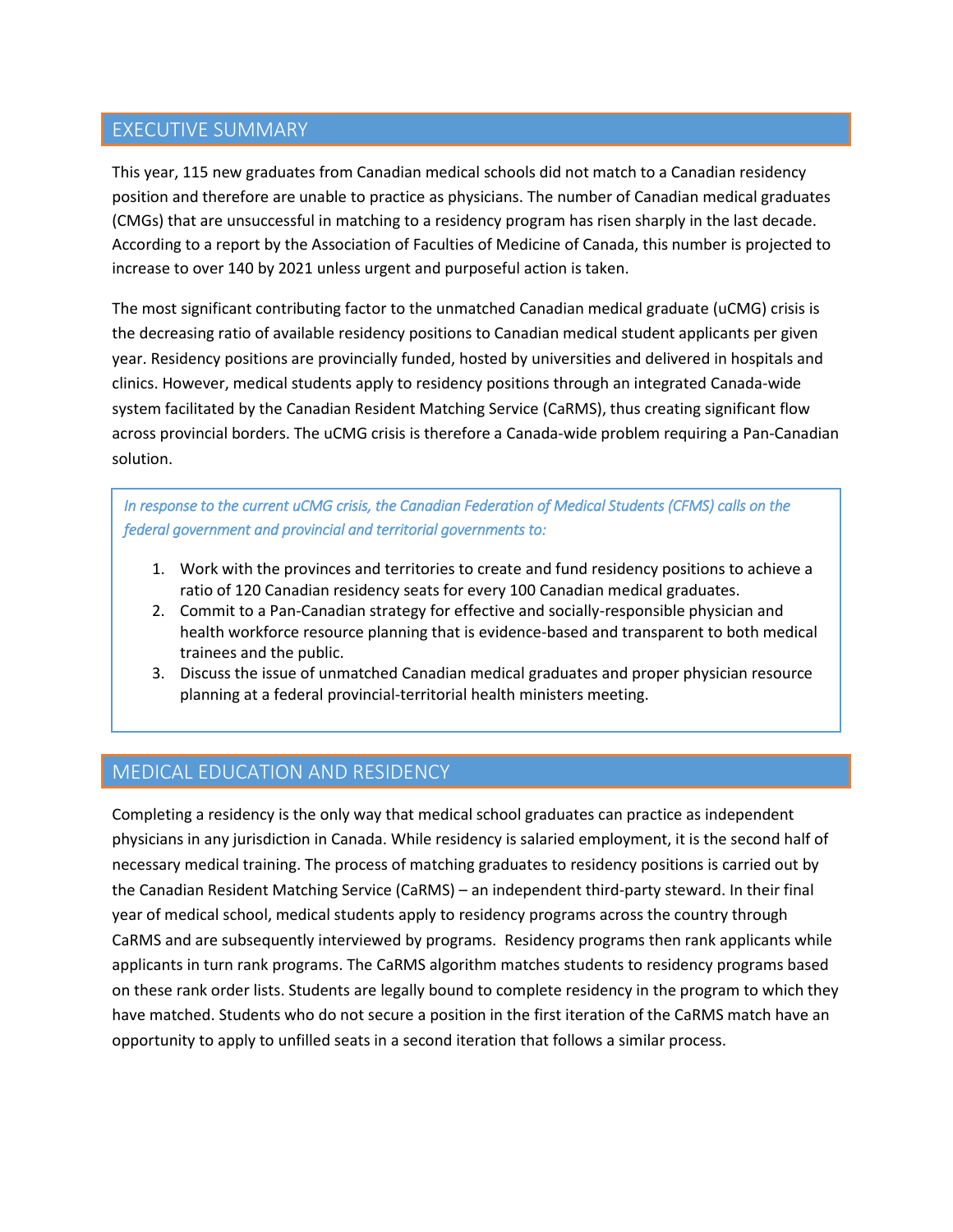#### HOW DID WE GET HERE?

#### *The number of uCMGs has increased six-fold in the less*

*than a decade.* In 2009, there were 11 current year uCMGs, rising to 69 in 2018. When students who did not participate in the second iteration of the 2018 CaRMS match are taken into account, there were 115 current year CMGs left without a residency position in 2018. These numbers still do not account for



prior year uCMGs who were unsuccessful in their subsequent attempts to match. Without intervention, the number of uCMGs is expected to rise to 141 by 2021, according to a report by the Association of Faculties of Medicine of Canada. *The single most significant contributing factor to the current crisis is the decrease in the ratio of residency positions to CMGs* – dropping from 112 for every 100 CMG applicants in 2009 to 101 positions for every 100 CMG applicants in 2018. This a product of increasing prioryear uCMGs participating in subsequent matches and some jurisdictions actually reducing the number of residency seats. When language differences in the number of available residency positions is accounted for, the ratio of Anglophone positions to Anglophone-only applicants may actually drop to less than 0.986 spots for every one participant in the first iteration of the match. Furthermore, one must also consider the disproportionately high number of international medical graduates (IMGs) also competing for CMG residency positions, particularly in the second iteration. *Figure Source: CaRMS 2018*

The vast majority of uCMGs are fit and ready for clinical practice. *In the 2018 CaRMS match, 78% of uCMGs would have matched into a residency program had there been a position available* 

*to them.* Both the Canadian Federation of Medical Students (CFMS) and the Canadian Medical Association (CMA) propose that for every 100 Canadian medical



graduates there should be 120 Canadian residency positions available. This ratio is recommended in order to accommodate CMGs'' training needs, as well as

*Figure Source: AFMC 2018*

those of the re-entry cohort and IMGs. Moreover, there is evidence to suggest that the match algorithm works best with more degrees of freedom, which a 1:1.2 ratio would provide.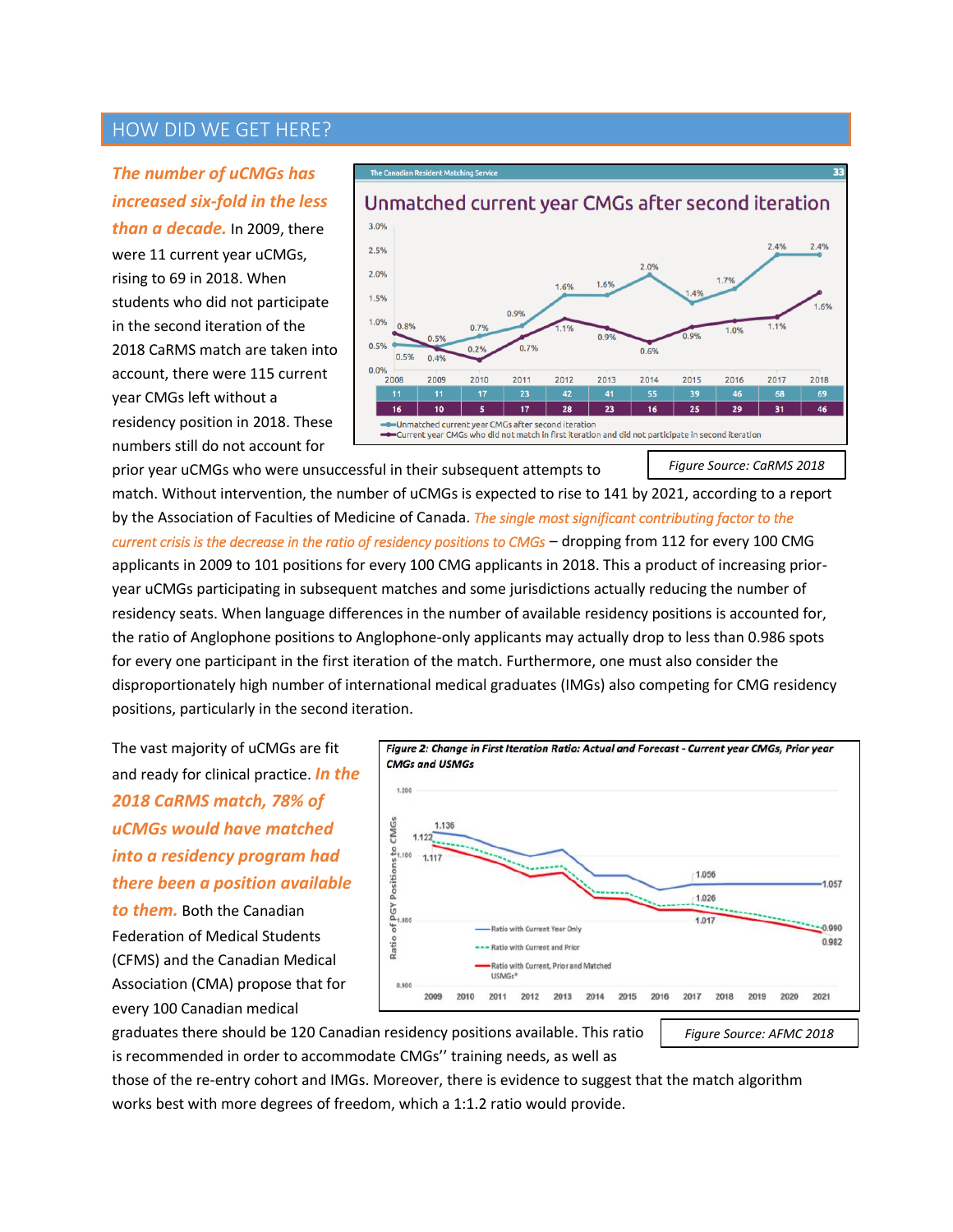#### IMPACT ON UNMATCHED GRADUATES

Not securing a residency position after completing medical school is an unfavourable outcome of the CaRMS match. These students are often left in a state of limbo. Some medical faculties allow their unmatched students to take an additional year of medical school and defer graduation. Other uCMGs may pursue graduate degrees or transitional programs.



Most uCMGs re-apply to the match in the following year's cycle but with increasingly unsuccessful rates. Some opt to complete residency outside Canada with little hope of returning and many sadly leave medicine altogether. *There is a significant emotional and financial toll associated with going unmatched.* Along with often feeling isolated and anxious about their futures, many uCMGs are required to begin paying back their student loans and lines of credit often amounting to over \$100,000. Yet, unlike their matched peers, uCMGs do not make an income. In fact, students are often required to pay an additional year of tuition for an enrichment year to allow them to apply for residency in the next year's cycle, further incurring significant expenses. Unmatched students are thus a vulnerable population on their own, unfairly impacted by an increasingly failing system. *Figure Source: AFMC 2018*

#### WHY THIS MATTERS TO CANADIANS

The rising number of uCMGs poses significant risk to physician resource planning in Canada. *Medical education is heavily subsidized by the Canadian taxpayer* – to the tune of an estimated \$200,000



per medical student – in recognition of how critical the need for future physicians is to the function of Canada. Students who do not match and are now unable to practice as physicians and serve Canadian society *represent millions in wasted taxpayer dollars.* Many Canadians still experience barriers to specialist and generalist care; the number of physicians per capita in this country is well below the OECD average, and the

health care needs of the population are growing. Having large cohorts of ready-for-practice medical graduates unable to complete their training and enter the Canadian health workforce is itself a barrier to ensuring quality healthcare delivery to Canadians.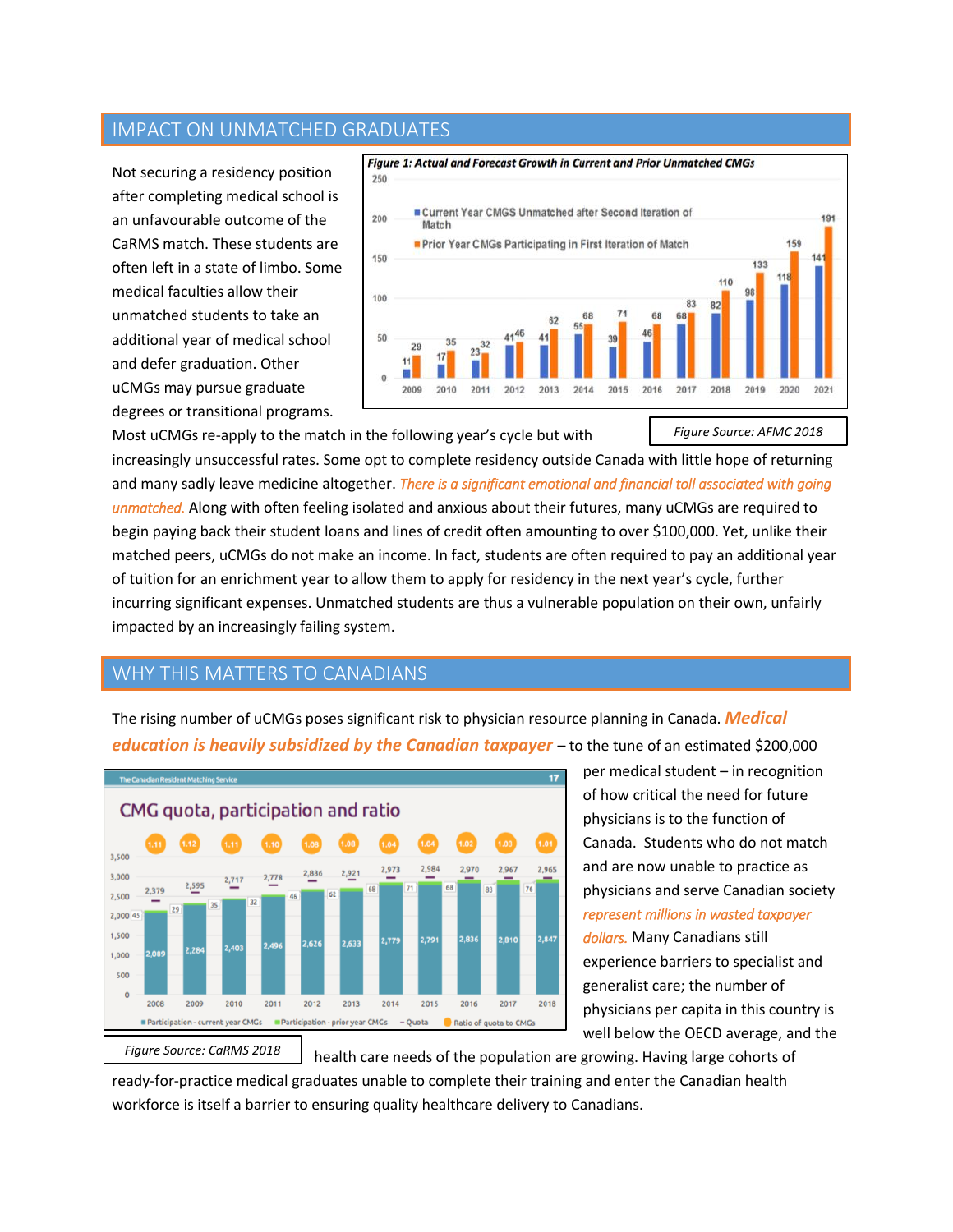#### RECOMMENDATIONS

The rise in unmatched medical graduates diminishes the number of medical personnel available to serve patients across the country. *As a complex, inter-provincial system, tackling this issue requires collective action on the part of our parliamentarians, ministries and medical faculties.* The matching system is Canada-wide, with hundreds of students moving across provincial lines to complete residency. There is a strong need for coordinated action and health human resource planning in order to solve this crisis; without provincial coordination, such issues will continue to grow.

## *The Canadian Federation of Medical Students (CFMS) calls on the federal and provincial and territorial governments to:*

1. Work with the provinces and territories to create and fund residency positions to achieve a ratio of 120 Canadian residency seats for every 100 Canadian medical graduates.

The number of uCMGs has increased consistently each year for the last decade. The compounding number of unmatched students should be resolved immediately through an increase in residency positions. Specific funds to support the creation of these seats distributed across the country will restore the system's ability to adequately match students to residency positions. The need for a buffer of 120 residency positions for every 100 CMG applicants is needed to allow for the best chance for students to match to residency programs.

2. Commit to a Pan-Canadian strategy for effective and socially -responsible physician and health workforce resource planning that is evidence -based and transparent to both medical trainees and the public.

With the anticipated culmination of the Physician Resource Planning Advisory Committee (PRPAC) 2-sided physician supply & public need model, Canadian health human resource leaders will have a more accurate tool to guide physician resource planning. Federal and provincial and territorial governments should commit to using this evidence-based tool in making decisions about physician resource planning including the allocation of residency positions.

3. Discuss the issue of unmatched Canadian medical graduates and proper physician resource planning at a federal provincial-territorial health ministers meeting.

The provision and distribution of residency positions across the country is a federal issue that requires interprovincial coordination. Given the migration of students between provinces for residency, an integrated approach is necessary to successfully develop health human resource planning to benefit all Canadians. Such a meeting should consult key stakeholders in the medical community such as the CFMS, AFMC, CMA and CaRMS, as well as jurisdictional representatives.